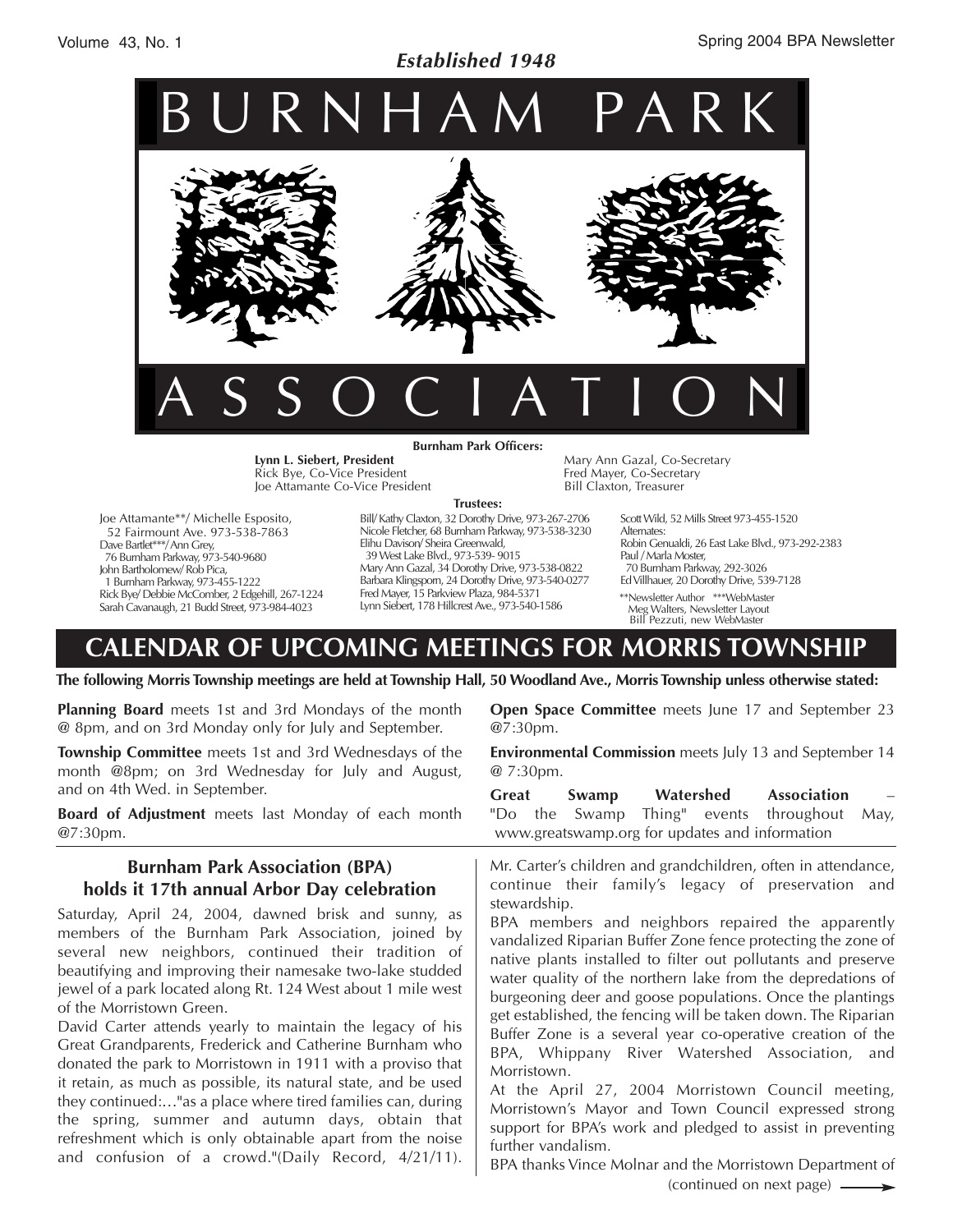

Public Works for digging the tree holes, Morristown Mayor DeLaney, and our own Sarah Cavanaugh, landscape designer extraordinaire, for her planning and commitment to the ongoing work of preservation and beautification.

Volunteers also planted two red maples to

commemorate two of BPA's dedicated members: Meg Walters who continues, despite her relocation, to do the layout for this newsletter, and Barbara Klingsporn, indefatigable friend of Burnham Park and president of "Friends of Jones Woods". Her plaque reads: "A tree in honor of Barbara Klingsporn, long term BPA Trustee and true friend of this land."

Dr. Lynn Siebert, BPA president, said of Barbara: "For the nearly 30 years that I have known her, she has done it all…dug, planted, designed and distributed fliers and newsletters, cleaned, pruned, lobbied in Trenton, written eloquent letters to elected officials, attended countless Town and Township meetings, organized our Association "float" (in the Morris Twp. 250th anniversary parade), displayed BP memorabilia at the library, helped found the "spin-off" Friends of Jones Woods (serving as its first President) and given repeatedly and selflessly to the enormous benefit of our community."

And here are some of her words honoring Meg: "For those of you who do not know, Meg Walters is the graphic artist who designed our wonderful logo which enhances everything from our Newsletters and T-shirts to our new BPA Brochures! Meg is also the layout artist who, despite the demands of a job and a young family has cheerfully shared her professional expertise by doing the layout of the BPA Newsletter." And her plaque reads: "A tree in honor of Meg Walters, BPA's graphic artist…with continuing thanks for your artistry."

## **HEALTH ALERT: WHAT YOU SHOULD KNOW ABOUT WEST NILE VIRUS: It is here and it can make you sick. To prevent it:**

**a**. Eliminate standing water around your property (in containers and junk) which provide breeding grounds for the "common house mosquito," the variety that actually spreads the disease.

**b.** Don't expose skin if you're outside during "full dark": several hours after sunset until dawn.

**c.** If you spot dead crows in your neighborhood (Crows are particularly susceptible to the disease and provide an "early warning", like canaries in the mines), call the Mosquito

Commission or Kevin Breen of the Township



Health Department immediately.

To minimize the application of insecticides, the

Mosquito Commission uses Integrated Pest Management techniques whenever it needs to undertake

targeted control efforts in a community.



The disease itself has a 5-15 day incubation period, a 5-10% fatality rate, and can cause lasting neurological symptoms in those who recover.

For more information check the Morris County Mosquito Commission website at www.morrismosquito.org.

#### **RECYCLING:**

The Township's rate of compliance is higher than that of many communities but nevertheless is only 40%. Please note that the recycling center will NOT accept garbage...ONLY RECYCLING. Please only recycle approved items (plastics 1 & 2), glass, metal, newspaper, etc. Check with Township for more details.

### **Webmasters Trade Places**

Special thanks to Dave Bartlet, our webmaster extraordinaire, who despite moving to Calgary, Canada, has continued to update and maintain the excellent website he so graciously and expertly built for us – (gratis!!). We are deeply indebted to him and to his wonderful family, which is finishing the school year here before joining him this summer in Canada. Anne and the boys lent their muscle and spirit yet again to our Arbor Day efforts ….we will miss them greatly…although we understand they might head up a BPA North!??

We also want to welcome Bill Pezzuti as our new webmaster. He has graciously offered to assume the updating and maintenance of our site. We are thrilled to have him on the BPA team!!

## **Highlands Water and Land Protection Bill Moves Closer to Adoption**

In, "Bipartisan Support for a Critical water Supply" (NY Times, 4/26/04), The Times reported that FOUR former governors (!) Whitman, Florio, DiFrancesco and Byrne, along with Governor McGreevey endorsed The Highlands Water Protection and Planning Act currently awaiting legislative approval. Closer to home, the

mayors of Chester, Harding and Mendham Twp. have also voiced their support for this bill.



The Highlands bill's passage would set aside and protect a "preservation area" of 395,000 acres (subject to strict development regulations) within the 1,000 square mile-

800,000 acres area stretching from NE Pa. to Conn. The remaining 400,000 + acres, subject to less stringent standards, are designated a "planning area". Protection of this land would bring to fruition a process which dates back nearly 90 years…highlighted by the 1992 state designation of the area as one of "critical concern", having "special resource value", and culminating in the creation of the Highlands Task Force in 2003.

And to provide ongoing oversight, the bill creates a Highlands Council charged with developing and overseeing implementation of a regional master plan.

That over 65,000 acres of the Highlands has been lost to development since 1984, and current development decisions are left to the vagaries of 90 separate municipalities, clearly demonstrates the need for coordinated land use decisions to protect this most precious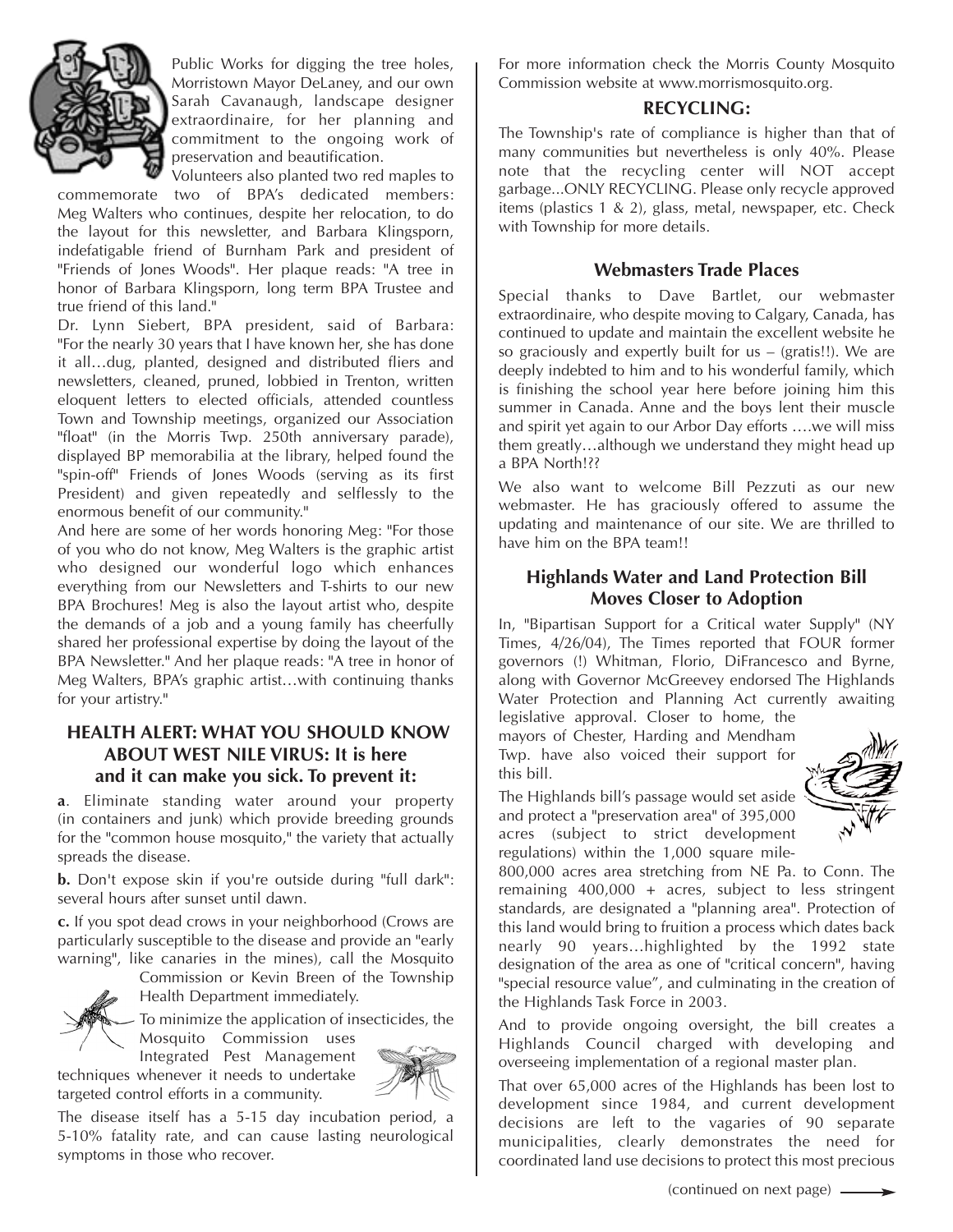resource. Consuming land in the Highlands at the rate of 5,000 acres per year, development is outpacing population growth. Speaking at Jockey Hollow on May 1, Freeholder Director Jack Schrier graphically described it as if Winnie the Pooh lost his fabled "Hundred Acre Woods" every week! Acting now (as NY State has in protecting upstate watersheds surrounding reservoirs to avoid the cost of building new water treatment plants ) will help us avoid massive expenditures to maintain water quality and mitigate pollution which are sure to follow continued uncontrolled growth and sprawl.

Sadly, Father Elias Lorenzo (of the Abbey's CCRC) in a 4/8 letter to "Friends of the Abbey", calls the pending Highlands Water Protection bill a "A new threat..." which "...strips individual municipalities of 'home rule' with regard to zoning and forces land owners to meet unnecessary and redundant requirements even after being granted final site plan approval." He goes on to say…"this legislation is clearly a 'no growth' effort by the most radical environmental lobbyists"... which evidently now include the 4 former governors who support this legislation!

## **CCRC Update**

New state regulations and Highlands legislation outlined above make it unlikely that Abbey Woods at Delbarton as now envisioned will be built (See last newsletter for information re 300' buffers, etc.). Despite this fact and concerned residents' environmental and land use objections, Morris Township and St. Mary's Abbey persist in their efforts to promote their cause.

#### **Wastewater Management Plan:**

Responding to NJ DEP's October, 2003 11 page rejection of Morris Township's proposed wastewater management plan (WMP), which cited numerous substantial deficiencies, former mayors Wotowicz and Watson say that despite their "timely and complete resubmissions" (of a WMP) to the DEP they have been "'jerked around' by the bureaucracy" which they call "an arguably lawless agency". (Daily Record, 4/15/04).

DEP Commissioner Bradley Campbell, however, has rejected Morris Township's accusations and refuted their assertions. In his 3/26/04 letter to Mayor Rosenbush, Commissioner Campbell said, "Morris Township has been under a continuing legal obligation to develop and update such a plan (WMP) since 1989." He cited the township's "record of dereliction and recalcitrance", and "…Given your public accusation that I have a personal bias against the CCRC project, it was hard to view your December 3, 2003 letter as anything other than an attempt to assign blame to DEP for the Township's failure to meet longstanding legal requirements." And rebutting the Township's holding that the CCRC is "smart growth": "...notably the project also would affect two exceptional value category one streams, and a national park. I know of no smart growth principle that would support development of the proposed magnitude in such circumstances." Moreover, citing his willingness to meet with developers and the Township regarding options, he nonetheless reiterated that …"Morris Township's completion of an approvable WMP will be a prerequisite to the project being considered."

#### **Township attempts to "smear" Great Swamp Watershed Association**

Morris Township attorney John Mills sent letters to all Mayors in the 10 Towns group and has asked the Consumer Affairs Division of the Attorney General's office to investigate complaints from unnamed residents that the Great Swamp Watershed Assoc. was spending money on issues- presumably the CCRC- outside its watershed. (Star Ledger, 4/2/04).

DEP Commissioner Campbell responded to the township's tactics against the Great Swamp Watershed Association with his own letter to the State's Attorney General saying that the township's characterization of the Great Swamp Watershed presents a "narrow conception of the issues" and is "simply erroneous". Prosecution of the township complaint could have a "chilling effect", he said, on organizations such as the association.He goes on to say, "I would urge your office to consider whether…the township's complaint constitutes a reprisal for the Great Swamp Watershed Association's exercise of protected free speech."(Star Ledger, 4/2/04)

Speaking of the Township's charges of inappropriate use of money, one might fairly question the Township's "forgiving" of the \$250,000 sewer hookup fee owed by Delbarton. (In order to do this, the Township Committee made a determination that the Abbey's 50 monks and Delbarton's 500 students were "similar" to *a single family residence* (!) and therefore were entitled to have their sewer hookup fee waived! This was done without public knowledge or input, and constitutes a sizable "gift" of taxpayer money to a private entity. (It is also a documented fact that taxpayer money has been spent on extra compensation of Township professionals for their time in assisting and promoting the Abbey's CCRC development plans.) All of which compels us to ask whose interest the Township government represents?

#### **Know your Congressman…**

Contrary to his self description as an environmentalist, Assemblyman Merkt, wrote the following letter to the DEP Commissioner urging him to approve the Township's Wastewater Management Plan in order to permit the CCRC, which he so erroneously terms a "Smart Growth Project."

The letter, dated March 11, 2004, appears below:

*Re: Approval of Permit Applications-Morris Township*

*Dear Commissioner Campbell:*

*The enclosed request for assistance was received by my office from the Township of Morris, Morris County. The Township applied for permits from the Department of Environmental Protection for its Wastewater Management Plan. To date, these applications have not been approved, although the Township was advised by you personally that your office would be supportive of the project and assist the municipality and its developer in obtaining the necessary permits.*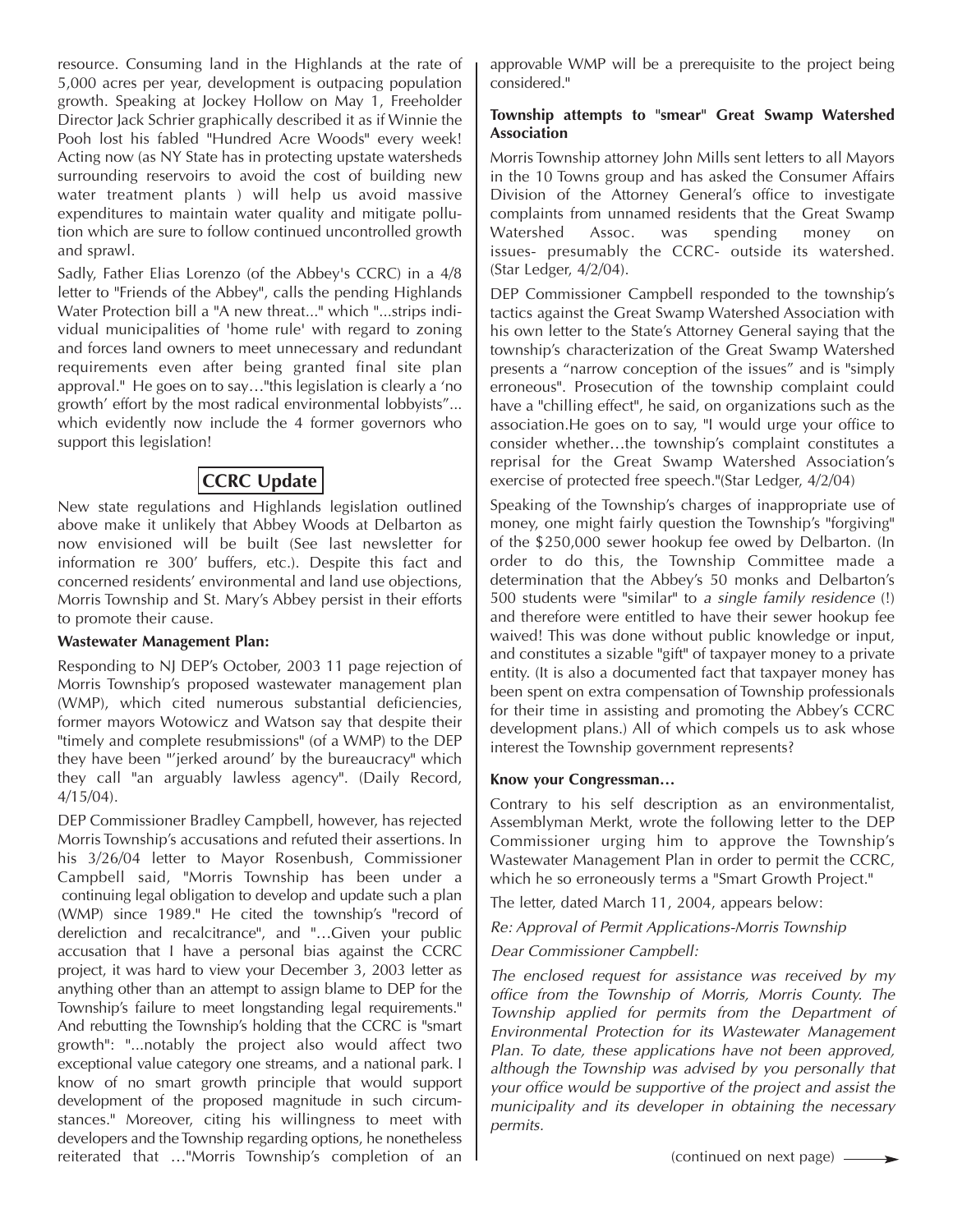*I am requesting that the Department of Environmental Protection approve these applications immediately in order to allow the Township to continue with its Smart Growth Project.*

*Sincerely,*

*Richard A. Merkt*

*Assemblyman-District 25*

#### **Retroactive, conditional approval**

The Morris Township Committee at its April 7 meeting chose to amend Chapter 95-Section 37, Conditional Use. According to the legal notice in the Daily Record, "…Whereas the Township Committee desires to amend the conditional use requirements for CCRC's and general requirements for conditional uses, in order to clarify these points."

Some key points are: "Where satisfaction of any condition for a conditional use requires approval by the government agency other than the Planning Board, the Planning Board may condition its approval upon the subsequent approval of any and all other government agencies having jurisdiction." And re. the CCRC, "the Planning Board shall not grant conditional use or site plan approval for a CCRC unless each applicable condition is satisfied. Where satisfaction of any condition requires approval by a governmental agency other than the Planning Board, the Planning Board may condition its approval upon the subsequent approval of any and all other governmental agencies having jurisdiction."

It seems to us that since the Planning Board granted preliminary site plan approval for the CCRC absent "… necessary approvals from the New Jersey Department of Environmental Protection and other governmental authorities having jurisdiction…" in their words, they are now retroactively, through this amendment, saying it was ok to grant such approval (as well as future approvals) since it was conditioned on "subsequent approval" of appropriate government agencies. This is tantamount to an implicit if circuitous admission that site plan approval should not have been granted in the first place-absent appropriate conditional language!

The Daily Record's editorial from Sunday May 9, 2004 had this to say about this amendment: "But before the complex (CCRC) can be built, the State Department of Environmental Protection will have to grant the abbey a sewer permit. That permit will be needed before the township grants final approval. So the reality is that the abbey project will need sewers before it gets built, regardless of what the township says."

## **Welcome new neighbors with our new BPA Brochure –**

Thanks to Barbara Klingsporn's artistic talents and Meg Walter's great logo, we have beautiful BPA brochures which give new (and old) neighbors a mini-profile of the Association and its work. If you'd like a copy for yourself or to share, call (973) 540-1586 (evenings). New residents (and old) are welcome to attend BPA meetings…next one is JUNE 4, 2004, 7:30pm at 178 Hillcrest Ave.

## **Have we got a job for you! BPA seeks new Membership Chair**

– Want to help BPA but can't attend meetings? Like to work from home? Computer savvy? The programs are already set up, the membership reminders and thank you cards are already printed…we just need someone to assume this valuable but not time-consuming job. Call Barbara at (973) 540-0277 to inquire about the details.

## **Township faces another Tax increase**

As reported in Thursday, May 13, 2004 issue of the Morris NewsBee, Robert Howard, citizen tax watchdog stated that the total tax rate in Morris Township, including school and county, has gone up 43.5% in three years, calling it "grand larceny". Of that the school portion of the budget rose 7.4% while the Township (municipal) portion of taxes –went up an unprecedented 21.5% in this year's budget.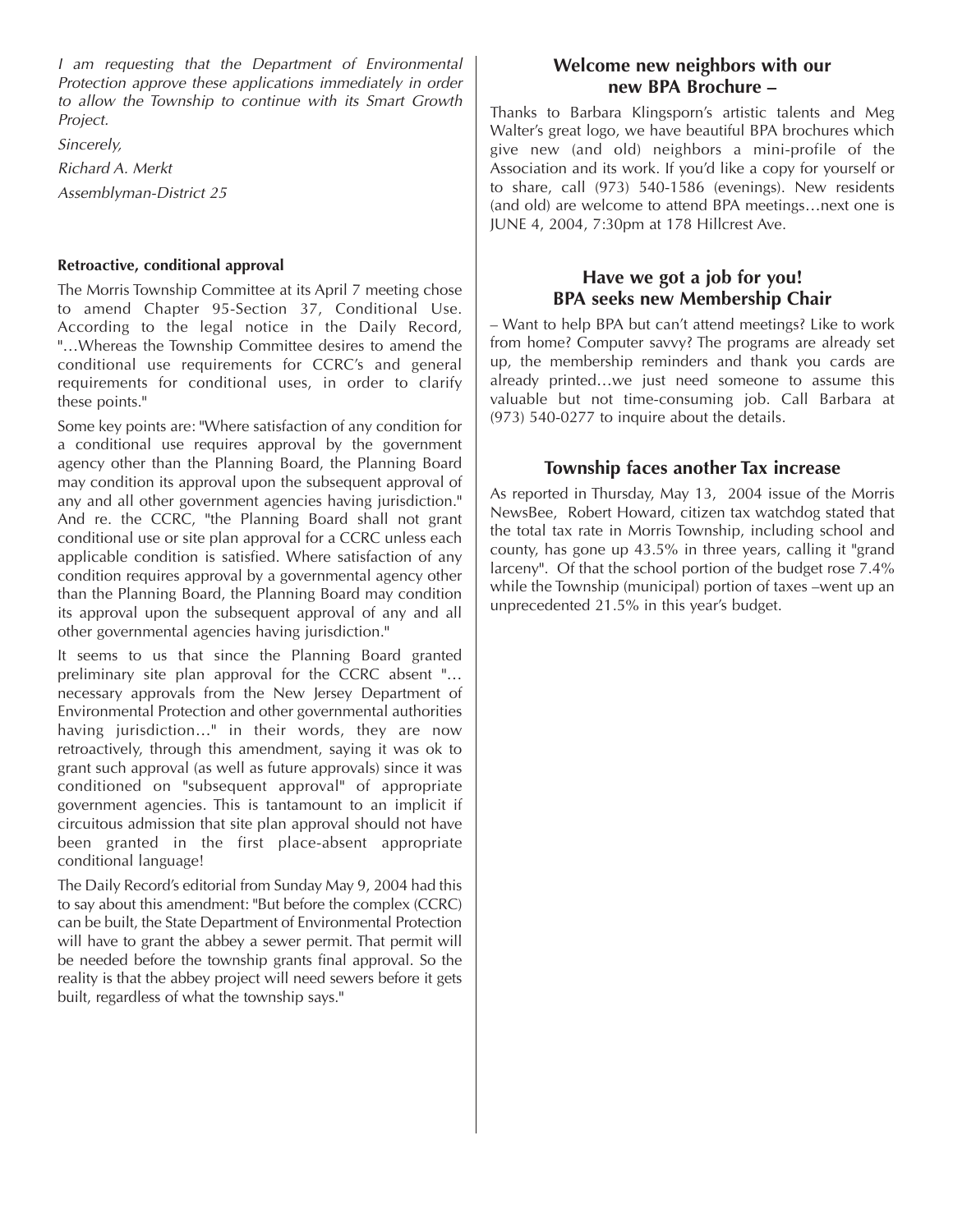## **Membership/Dues Payment**

I/We enclose our 2004 Burnham Park Association dues of:  $\Box$ **\$10 Basic/Pine**  $\Box$ **\$25 Sponsor/Maple**  $\Box$ **\$50 Patron/Beech**  $\Box$ **\$100 Benefactor/Oak**  $\Box$ **\$250Thomas Paine Club** Name:\_\_\_\_\_\_\_\_\_\_\_\_\_\_\_\_\_\_\_\_\_\_\_\_\_\_\_\_\_\_\_\_\_\_\_\_\_\_\_\_\_\_\_\_\_\_\_\_\_\_\_\_\_\_\_\_\_\_\_\_\_\_\_\_\_\_\_\_\_\_\_\_\_\_\_\_\_\_\_\_\_\_\_\_\_\_\_\_\_ Address: \_\_\_\_\_\_\_\_\_\_\_\_\_\_\_\_\_\_\_\_\_\_\_\_\_\_\_\_\_\_\_\_\_\_\_\_\_\_\_\_\_\_\_\_\_\_\_\_\_\_\_\_\_\_\_\_\_\_\_\_\_\_\_\_\_\_\_\_\_\_\_\_\_\_\_\_\_\_\_\_\_\_\_\_\_\_\_ Telephone: \_\_\_\_\_\_\_\_\_\_\_\_\_\_\_\_\_\_\_\_\_\_\_\_\_\_\_\_\_\_\_\_\_\_\_\_\_\_\_\_\_\_\_\_\_\_\_\_\_\_\_\_\_\_\_\_\_\_\_\_\_\_\_\_\_\_\_\_\_\_\_\_\_\_\_\_\_\_\_\_\_\_\_\_ If making additional contribution, please indicate amount and purpose (e.g. plantings for Arbor Day, etc.) Amount: The Purpose: *Fill in your name, address and telephone number on this stub. Make checks payable to the Burnham Park Association. Sent to our treasurer, Bill Claxton at 32 Dorothy Drive, Morristown, NJ 07960. Thanks to those neighbors who have supported BPA so generously. DUES PAID IN THE THE LAST 3 MONTHS OF 2004 GET CREDITED TO CALENDAR YEAR 2005*  $\frac{1}{2}$ 

----------

# AD HAWK Classified Directory

Give you neighbors the business!